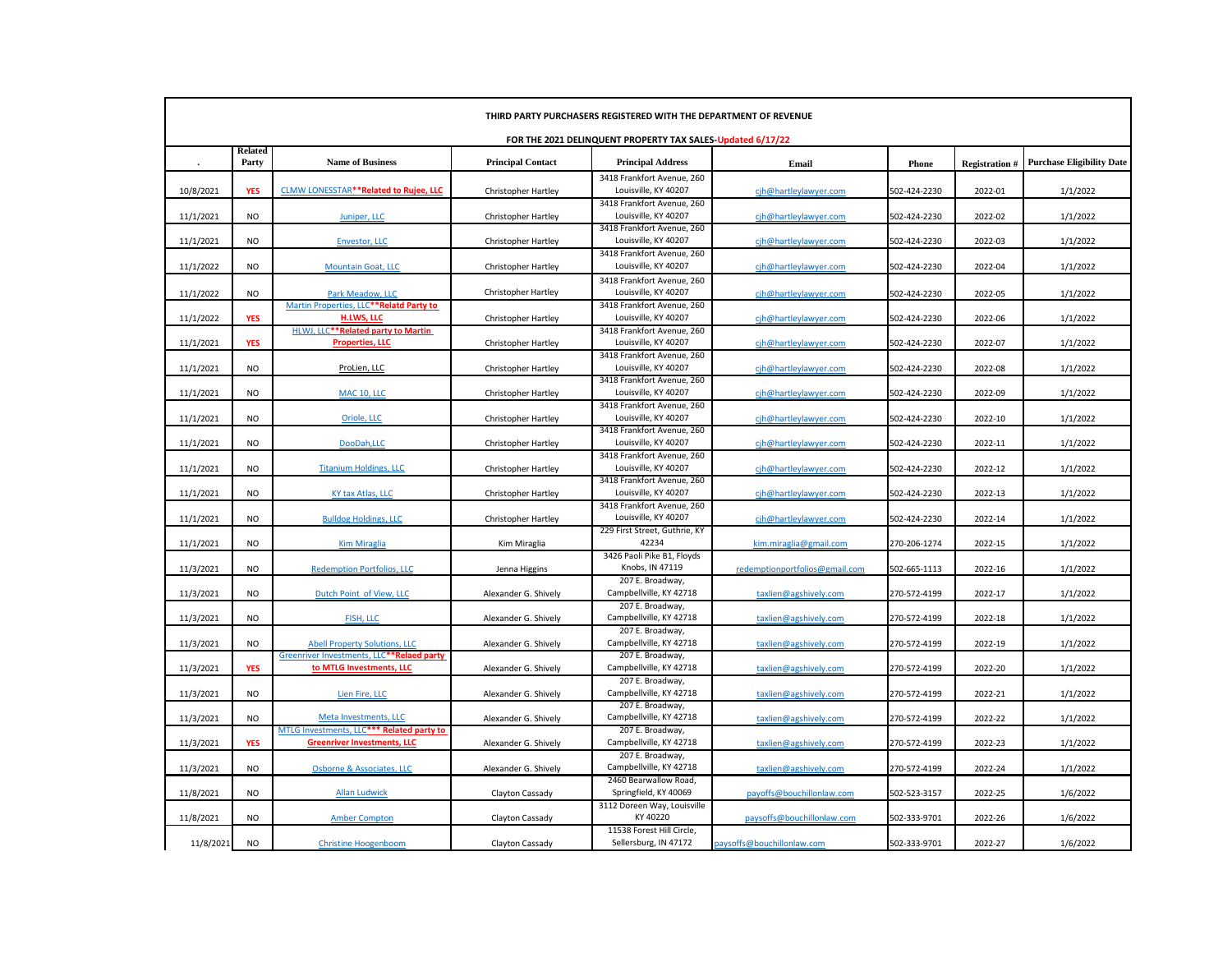|            |            | <b>UMB Bank as Custodian for Clearleaf Short</b>                |                       | 6000 Brownsboro Park, Blvd,                              |                                  |              |         |           |
|------------|------------|-----------------------------------------------------------------|-----------------------|----------------------------------------------------------|----------------------------------|--------------|---------|-----------|
| 11/8/2021  | <b>NO</b>  | <b>Alteernative Fund LP</b>                                     | Clayton Cassady       | Suite F, Louisville, KY 40207                            | paysoffs@bouchillonlaw.com       | 888-908-8005 | 2022-28 | 1/6/2022  |
| 11/8/2021  | <b>NO</b>  | <b>Cody Crawley</b>                                             | Clayton Cassady       | 16219 ROCKCrest View Ln,<br>Louisville KY 40245          | paysoffs@bouchillonlaw.com       | 502-523-3177 | 2022-29 | 1/6/2022  |
|            |            |                                                                 |                       | 5022 Lupreese Lane,                                      |                                  |              |         |           |
| 11/8/2021  | <b>NO</b>  | <b>Curtis Ham</b>                                               | Clayton Cassady       | Versailles, ky 40383                                     | paysoffs@bouchillonlaw.com       | 888-908-8005 | 2022-30 | 1/6/2022  |
|            |            |                                                                 |                       | 5610 Tall Oaks Ct., Louisville,                          |                                  |              |         |           |
| 11/8/2021  | <b>NO</b>  | <b>Jean Hickey</b>                                              | Clayton Cassady       | KY 40214                                                 | paysoffs@bouchillonlaw.com       | 502-235-3909 | 2022-31 | 1/6/2022  |
|            |            |                                                                 |                       | 1427 Main St., Apt. 1,                                   |                                  |              |         |           |
| 11/8/2021  | <b>NO</b>  | <b>Jenna Garrett</b>                                            | Clayton Cassady       | Shelbyville, KY 40065<br>108 Hibiscus Dr., Turtle Creek  | paysoffs@bouchillonlaw.com       | 502-895-3111 | 2022-32 | 1/6/2022  |
| 11/8/2021  | <b>NO</b>  | <b>Joyce Versino</b>                                            | Clayton Cassady       | PA 15145                                                 | paysoffs@bouchillonlaw.com       | 775-224-7528 | 2022-33 | 1/6/2022  |
|            |            |                                                                 |                       | 511 Chloe Road, Pikeville KY                             |                                  |              |         |           |
| 11/8/2021  | <b>NO</b>  | <b>Kenneth Williams</b>                                         | Clayton Cassady       | 41501                                                    | payoffs@bouchillonlaw.com        | 606-908-8005 | 2022-34 | 1/6/2022  |
|            |            |                                                                 |                       | 1302 Clear Springs Trace,                                |                                  |              |         |           |
| 11/8/2021  | <b>NO</b>  | <b>Michael Boone</b>                                            | Clayton Cassady       | Louisville KY 40223                                      | aysoffs@bouchillonlaw.com        | 502-287-1764 | 2022-35 | 1/6/2022  |
| 11/8/2021  | <b>NO</b>  | <b>Sean Curry</b>                                               | Clayton Cassady       | 206 Solana Dr., Sante Fe, NM<br>87501                    | paysoffs@bouchillonlaw.com       | 682-465-6296 | 2022-36 | 1/6/2022  |
|            |            |                                                                 |                       | 869 Broadway Ave., Bowling                               |                                  |              |         |           |
| 11/8/2021  | No         | Southern Kentucky Tax Partners, LLC                             | Harlan Judd           | Green, KY 42101                                          | narlanjuddlaw@gmail.com          | 270-904-4141 | 2022-37 | 1/6/2022  |
|            |            |                                                                 |                       | 1409 Goggins Lane, Richmond,                             |                                  |              |         |           |
| 11/12/2021 | <b>NO</b>  | Longhorn Properties, LLC                                        | John Fitzpatrick      | KY 40475                                                 | itzpatrick@bigsandybb.com        | 606-416-0108 | 2022-38 | 1/10/2022 |
|            |            |                                                                 |                       | 512 N. St., Tompkinsville, KY                            |                                  |              |         |           |
| 11/15/2021 | No         | <b>LSS Affiliates, LLC</b>                                      | G.H. Montgomery       | 42167<br>6060 Dutchmans Lane, Ste.                       | ssaffiliates.llc@hotmail.com     | 270-489-0940 | 2022-39 | 1/13/2022 |
| 11/15/2021 | <b>NO</b>  | <b>Nicklies Foundation, Inc.</b>                                | David Nicklies        | 110, Louisville KY 40205                                 | dnicklies@nicklies.com           | 502-412-7611 | 2022-40 | 1/13/2022 |
|            |            |                                                                 |                       | 115 Cardinal Hill Lane,                                  |                                  |              |         |           |
| 11/16/2021 | <b>NO</b>  | <b>Adam Hunter</b>                                              | Adam Hunter           | McHenry, KY                                              | ahunter@stericycle.com           | 270-256-3273 | 2022-41 | 1/14/2022 |
|            |            |                                                                 |                       | 3564 Berea Road, Richmond                                |                                  |              |         |           |
| 11/22/2021 | <b>NO</b>  | Jan Investments, LLC                                            | <b>Brian Charles</b>  | KY 40475                                                 | aninvestmentsllc@gmail.com       | 859-314-4985 | 2022-42 | 1/20/2022 |
| 11/22/2021 | <b>YES</b> | Tax Brake KY LLC <sup>*</sup> *Related Party to BG48,<br>LLC*** | <b>Billy Gulledge</b> | 8140 Walnut Hill Ln., Ste., 420<br>Dallas, TX 75231      | gulledge@usrproperties.com       | 214-919-3050 | 2022-43 | 1/20/2022 |
|            |            |                                                                 |                       |                                                          |                                  |              |         |           |
|            |            |                                                                 |                       | 501 Jefferson Avenue, Suite                              |                                  |              |         |           |
| 12/1/2021  | <b>NO</b>  | Tan Thi Investments, LLC                                        | Paul D. Pelphrey      | 164, Paintsville KY 41240                                | pdofficepr@att.net               | 606-789-9783 | 2022-44 | 1/29/2022 |
|            |            |                                                                 |                       | 132 Vincewood Drive,                                     |                                  |              |         |           |
| 12/8/2021  | <b>NO</b>  | D& E Lien Recovery, LLC                                         | Steven Black          | Nicholasville, KY 40356<br>1 Mentelle Park A, Lexington, | tevenblack@kentuckytaxliens.com  | 859-699-6791 | 2022-45 | 2/5/2022  |
| 12/8/2021  | <b>NO</b>  | <b>Chester Greentree Investments, LLC</b>                       | Steven Black          | Ky 40502                                                 | stevenblack@kentuckytaxliens.com | 859-699-6791 | 2022-46 | 2/5/2022  |
|            |            |                                                                 |                       | 208 Abbie Avenue,                                        |                                  |              |         |           |
| 12/9/2021  | <b>NO</b>  | <b>Benjamin Mercer</b>                                          | Benjamin Mercer       | Owensboro KY 42303                                       | enjaminhawesmercer@gmail.com     | 270-929-5960 | 2022-47 | 2/6/2022  |
|            |            |                                                                 |                       | 221 Preston Avenue,                                      |                                  |              |         |           |
| 12/16/2021 | <b>NO</b>  | <b>Centurion Holdings, LLC</b>                                  | John Kleinschmidt,    | Lexington, KY 40502                                      | klaw.kleinschmidt@gmail.com      | 859-242-5292 | 2022-48 | 2/13/2022 |
| 12/22/2021 | <b>NO</b>  |                                                                 |                       | 144 N Broadway, Lexington,<br>KY 40507                   |                                  | 859-623-6233 | 2022-49 | 2/19/2022 |
|            |            | Mid South Capital Partners, LP                                  | Jud Patterson         | 144 N. Broadway, Lexington,                              | ud@judpatterson.com              |              |         |           |
| 12/22/2021 | <b>NO</b>  | Gray Dog, LLC                                                   | David Prater          | KY 40507                                                 | david@counselorcapital.com       | 888-292-3432 | 2022-50 | 2/19/2022 |
|            |            |                                                                 |                       | 144 N Broadway, Lexington,                               |                                  |              |         |           |
| 12/22/2021 | <b>NO</b>  | <b>Independent Capital Holdings, LLC</b>                        | David Prater          | KY 40507                                                 | david@counselorcapital.com       | 888-292-3432 | 2022-51 | 2/19/2022 |
|            |            |                                                                 |                       | 3758 Zebulon HWY, Pikeville                              |                                  |              |         |           |
| 12/27/2021 | <b>NO</b>  | East Kentucky Tax Group, LLC                                    | <b>Steven Charles</b> | KY 41501<br>3630 Oil Well Road, Glasgow,                 | ekytaxgroup@gmail.com            | 606-432-9444 | 2022-52 | 2/24/2022 |
| 12/27/2021 | <b>NO</b>  | Cy-Co Holdings, LLC                                             | Angela Renee Basil    | KY 42141                                                 | pasillawfirm@glasgow-ky.com      | 270-678-5427 | 2022-53 | 2/24/2022 |
|            |            |                                                                 |                       | 131A N. Public Square,                                   |                                  |              |         |           |
| 12/27/2021 | <b>NO</b>  | Kentucky Ad Valorem. LLC                                        | Soctt Basil           | Glasgow, KY 42141                                        | basil@glasgow-ky.com             | 270-651-9822 | 2022-54 | 2/24/2022 |
|            |            |                                                                 |                       | 228 A West Street, Richmond                              |                                  |              |         |           |
| 12/27/2021 | <b>NO</b>  | <b>Potter Flats Investment Trust</b>                            | Jubal L. Miller       | KY 40475                                                 | ubalmillerlaw@yahoo.com          | 859-582-7172 | 2022-55 | 2/24/2022 |
| 12/29/2021 | <b>NO</b>  | <b>JLB Advisors, LLC</b>                                        | <b>Scott Basil</b>    | 680 Gailee Lane, Tompkinsville<br>KY 42167               | sbasil@glasgow-ky.com            | 270-651-9822 | 2022-56 | 2/26/2022 |
|            |            |                                                                 |                       | 4135 Alexandria Pike,, Ste.                              |                                  |              |         |           |
| 1/3/2022   | <b>NO</b>  | <b>Kentucky Property Tax Service</b>                            | Ken Perry             | 108, Cold Sprints, KY 41076                              | ashlee.brooks@bilzlaw.com        | 859-781-2459 | 2022-57 | 3/3/2022  |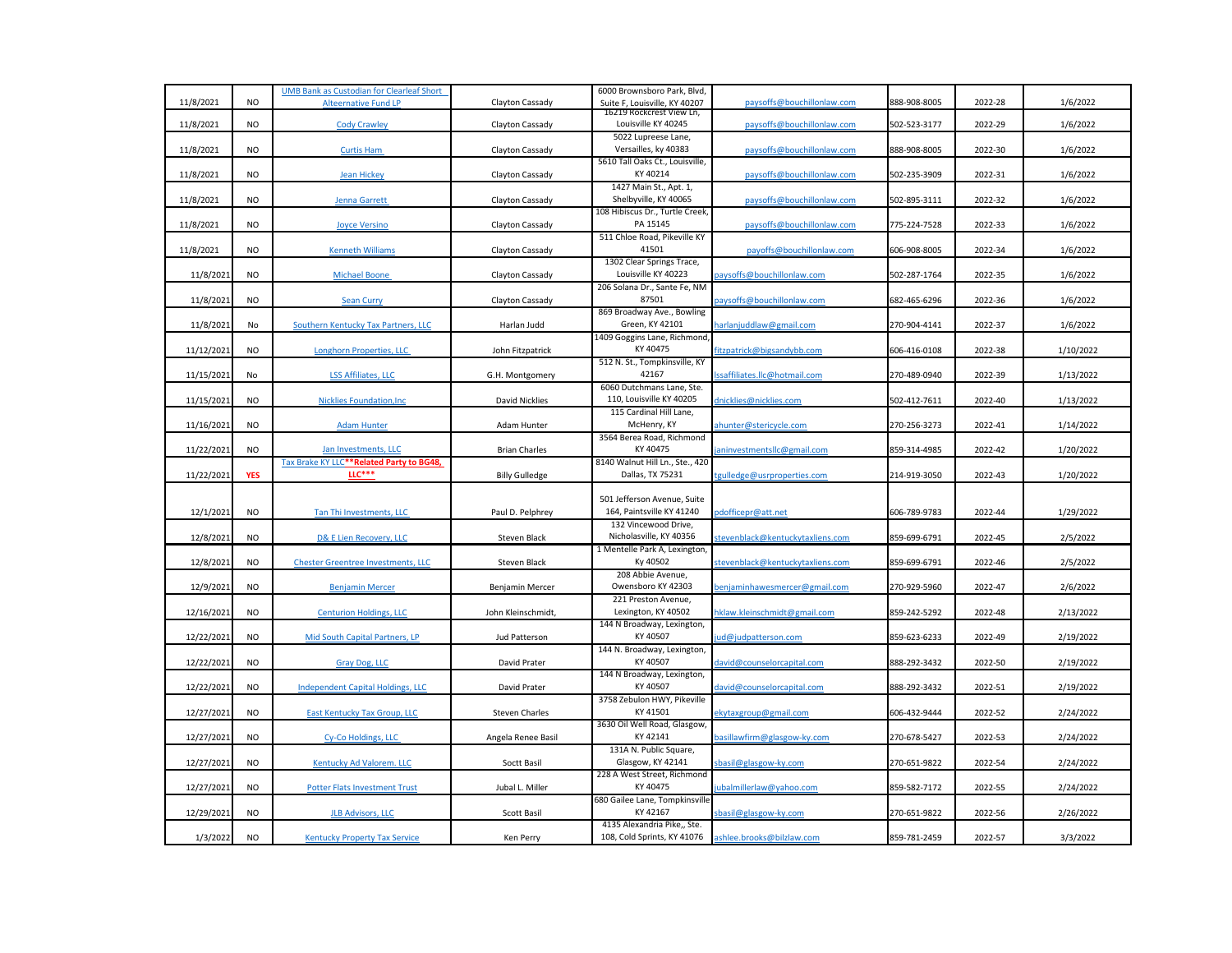|           |           |                                           |                      | 4135 Alexandria Pike,, Ste.                             |                                  |              |         |           |
|-----------|-----------|-------------------------------------------|----------------------|---------------------------------------------------------|----------------------------------|--------------|---------|-----------|
| 1/3/2022  | <b>NO</b> | Joeleom Investments, LLC                  | Joshua M. Bilz       | 108, Cold Sprints, KY 41076                             | joshua.bilz@bilzlaw.com          | 859-781-2459 | 2022-58 | 3/3/2022  |
|           |           |                                           |                      | 306 W. Dixie Avenue,                                    |                                  |              |         |           |
| 1/14/2022 | <b>NO</b> | <b>Yellow Diamond Capital LLC</b>         | Larry D. Ashlock     | Elizabeth Ky 42702                                      | larry@ashlocklawgroup.com        | 270-360-0470 | 2022-60 | 3/14/2022 |
|           |           |                                           |                      | 1312 S. Ft. Thomas Ave, Ft.                             |                                  |              |         |           |
| 1/19/2022 | <b>NO</b> | <b>Bluegrass Lien Solutions</b>           | Gabriel P. Smith     | <b>Thomas, KY 41075</b><br>154 Vanderbilt, Ct., Bowling | bluegrassliensolutions@gmail.com | 859-429-1799 | 2022-61 | 3/19/2022 |
| 1/19/2022 | <b>NO</b> | <b>KLAS Properties, LLC</b>               | Karen Kane-Roby      | Green, KY 42103                                         | karen@klaspro.com                | 270-777-2163 | 2022-62 | 3/19/2022 |
|           |           |                                           |                      | 924 Palomino Drive, Villa Hills                         |                                  |              |         |           |
| 1/19/2022 | $NO$      | JDI Enterprieses, LLC                     | Daniel A. Silber     | KY 41017                                                | dan@silberenterprises.com        | 513-317-7077 | 2022-63 | 3/19/2022 |
|           |           |                                           |                      | 115 Oak Lane, Pikeville KY                              |                                  |              |         |           |
| 1/21/2022 | <b>NO</b> | Pike Land and Cattle Company, LLC         | Larry D. Fields      | 41501                                                   | cleof69@bellsouth.net            | 606-434-1179 | 2022-64 | 3/21/2022 |
|           |           |                                           |                      | 2259 Canterbury Road,                                   |                                  |              |         |           |
| 1/24/2022 | <b>NO</b> | The Dudley Group, LLC                     | Steven Black         | Columbus, OH 43221                                      | stevenblack@kentuckytaxliens.com | 859-699-6791 | 2022-65 | 3/24/2022 |
|           |           |                                           |                      | 135 B-Markeplace Dr.,                                   |                                  |              |         |           |
| 1/27/2022 | <b>NO</b> | <b>Bullitt Investments, LLC</b>           | M.Craig Brown        | Louisville KY 40229                                     | ocpawn@windstream.net            | 502-957-6002 | 2022-66 | 3/27/2022 |
|           |           |                                           |                      | 203 E Broodway,                                         |                                  |              |         |           |
| 1/27/2022 | <b>NO</b> | <b>Bluegrass Lien Holders, LLC</b>        | Wesley E. Bright     | Campbellsville KY 42718                                 | wes@brightlawoffice.com          | 270-283-3151 | 2022-67 | 3/27/2022 |
|           |           |                                           |                      |                                                         |                                  |              |         |           |
| 1/31/2022 | <b>NO</b> | <b>Randall Jones</b>                      | Randall Jones        | PO Box 425, Pikeville KY 41502                          | randalljones3758@gmail.com       | 606-207-0188 | 2022-68 | 3/31/2022 |
|           |           |                                           |                      | 296 East Broadway,                                      |                                  |              |         |           |
| 2/2/2022  | <b>NO</b> | <b>Kelley Bright</b>                      | Kelley Bright        | Campbellsville, KY 42718<br>207 E. Broadway,            | wes@brightlawoffice.com          | 270-283-3151 | 2022-69 | 4/2/2022  |
| 2/7/2022  | <b>NO</b> | <b>McCauley Rentals, LLC</b>              | Alexander G. Shively | Campbellville, KY 42718                                 | taxlien@agshively.com            | 270-572-4199 | 2022-70 | 4/7/2022  |
|           |           |                                           |                      | 200 S. Buckman St.                                      |                                  |              |         |           |
| 2/7/2022  | <b>NO</b> | <b>Rex TaxLiens, LLC</b>                  | Christy J. Adams     | Shepherdsville, KY 40165                                | ees@rextaxliensll.com            | 502-553-4568 | 2022-71 | 4/7/2022  |
|           |           |                                           |                      | 227 w. John Rowan Blvd.,                                |                                  |              |         |           |
| 2/7/2022  | <b>NO</b> | <b>Taxmerchants, LLC</b>                  | William F. Harned    | Bardstown KY 40004                                      | iens@taxmerchantsllc.com         | 502-319-2707 | 2022-72 | 4/7/2022  |
|           |           |                                           |                      | 3418 Frankfort Avenue, 260                              |                                  |              |         |           |
| 2/10/2022 | <b>NO</b> | NMBSTMP, LLC                              | Christopher Hartley  | Louisville, KY 40207                                    | cjh@hartleylawyer.com            | 502-424-2230 | 2022-73 | 4/10/2022 |
|           |           |                                           |                      |                                                         |                                  |              |         |           |
| 2/10/2022 | <b>NO</b> | <b>Great Southern Energy Company, LLC</b> | James P. Bowling     | 15 Main Street East,<br>Hindman, KY 41822               | bowling@bowlinglawfirm.net       | 606-785-5555 | 2022-74 | 4/10/2022 |
|           |           |                                           |                      | 1149 Raccoon Road, Raccoon                              |                                  |              |         |           |
| 2/16/2022 | <b>NO</b> | <b>Cindy May</b>                          | Cindy May            | KY 41557                                                | stevecharles87@hotmail.com       | 606-206-0186 | 2022-75 | 4/16/2022 |
|           |           |                                           |                      | 13717 Windy Haven Way,                                  |                                  |              |         |           |
| 2/16/2022 | <b>NO</b> | Juris Tech, Inc.                          | Willaim A. Gohmann   | Louisville KY 40299                                     | uristechinc@gmail.com            | 502-298-1953 | 2022-76 | 4/16/2022 |
|           |           |                                           |                      | 500 S 6th Street, Louisville KY                         |                                  |              |         |           |
| 2/16/2022 | <b>NO</b> | Saber Investments, LLC                    | David W. Hobbs       | 40202                                                   | david.hobbs@yourbank.com         | 502-585-4600 | 2022-77 | 4/16/2022 |
|           |           |                                           |                      | 10707 Rock Moss Court,                                  |                                  |              |         |           |
| 2/16/2022 | <b>NO</b> | Cornerstone TL Fund, I, LLC               | Reza Rabie           | Louisville KY 40291                                     | payoff@cornertonetl.com          | 502-439-2883 | 2022-78 | 4/16/2022 |
|           |           |                                           |                      | 7855 N Creek Road, Hatfiled                             |                                  |              |         |           |
| 2/23/2022 | <b>NO</b> | <b>Thomas Lowe</b>                        | Thomas Lowe          | KY 41514                                                | devin41514@gmail,com             | 606-625-3511 | 2022-79 | 4/23/2022 |
|           |           |                                           |                      | 7331 Sherman St., Lincoln NE<br>68506                   |                                  |              |         |           |
| 2/23/2022 | <b>NO</b> | Palm Oakes Receivable Corporation         | Megan Belkman        | 50 Old Mill Road,                                       | bryan@tlsunlimited.com           | 888-394-2226 | 2022-80 | 4/23/2022 |
| 2/23/2022 | <b>NO</b> | <b>Depot Capital, LLC</b>                 | Jarrod A. Orr        | Brandenburg, KY 40108                                   | arrodorr@gmail.com               | 502-599-1519 | 2022-81 | 4/23/2022 |
|           |           |                                           |                      | 5218 Orphan Lane.,                                      |                                  |              |         |           |
| 2/28/2022 | <b>NO</b> | <b>Justin Schenck</b>                     | Justin Schenck       | Shelbyville, KY 40065                                   | mrschenck1@gmail.com             | 502-655-2197 | 2022-82 | 4/28/2022 |
|           |           |                                           |                      | 150 County Road, 1047                                   |                                  |              |         |           |
| 3/2/2022  | <b>NO</b> | <b>DOT Capital Investment LLC</b>         | Alita Rogers         | Bardwell, KY 42023                                      | docapitalinvestments@gmail.com   | 270-883-2330 | 2022-83 | 4/30/2022 |
|           |           |                                           |                      | 1012 S. 4th, Lousiville KY,                             |                                  |              |         |           |
| 3/3/2022  | <b>NO</b> | <b>KY Gate LLC</b>                        | Ted LI               | 40203                                                   | tedlilaw@gmail.com               | 708-613-0318 | 2022-84 | 5/1/2022  |
|           |           |                                           |                      | 7612 Linton Road, PO Box 631,                           |                                  |              |         |           |
| 3/4/2022  | <b>NO</b> | <b>Linton Co</b>                          | <b>Tim Futrell</b>   | Cadiz KY 42211                                          | :imfutrell@aol.com               | 270-522-8060 | 2022-85 | 5/2/2022  |
|           |           |                                           |                      | 127 Shawnee Trl, , Pikeville KY<br>41502                |                                  |              |         |           |
| 3/7/2022  | <b>NO</b> | <b>Belkins Capital LLC</b>                | Randy D. Childress   | 3418 Frankfort Avenue, 260                              | oelkinscapital@gmail.com         | 502-509-5725 | 2022-86 | 5/5/2022  |
| 3/11/2022 | <b>NO</b> | MCTC, LLC                                 | Christopher Hartley  | Louisville, KY 40207                                    | cjh@hartleylawyer.com            | 502-424-2230 | 2022-87 | 5/9/2022  |
|           |           |                                           |                      | 2482 Harris Pike,                                       |                                  |              |         |           |
| 3/14/2022 | <b>NO</b> | <b>Gregory Steffen</b>                    | Greg Steffen         | Independence KY 41051                                   | gsteff4225@sjcme.edu             | 859-356-0243 | 2022-88 | 5/12/2022 |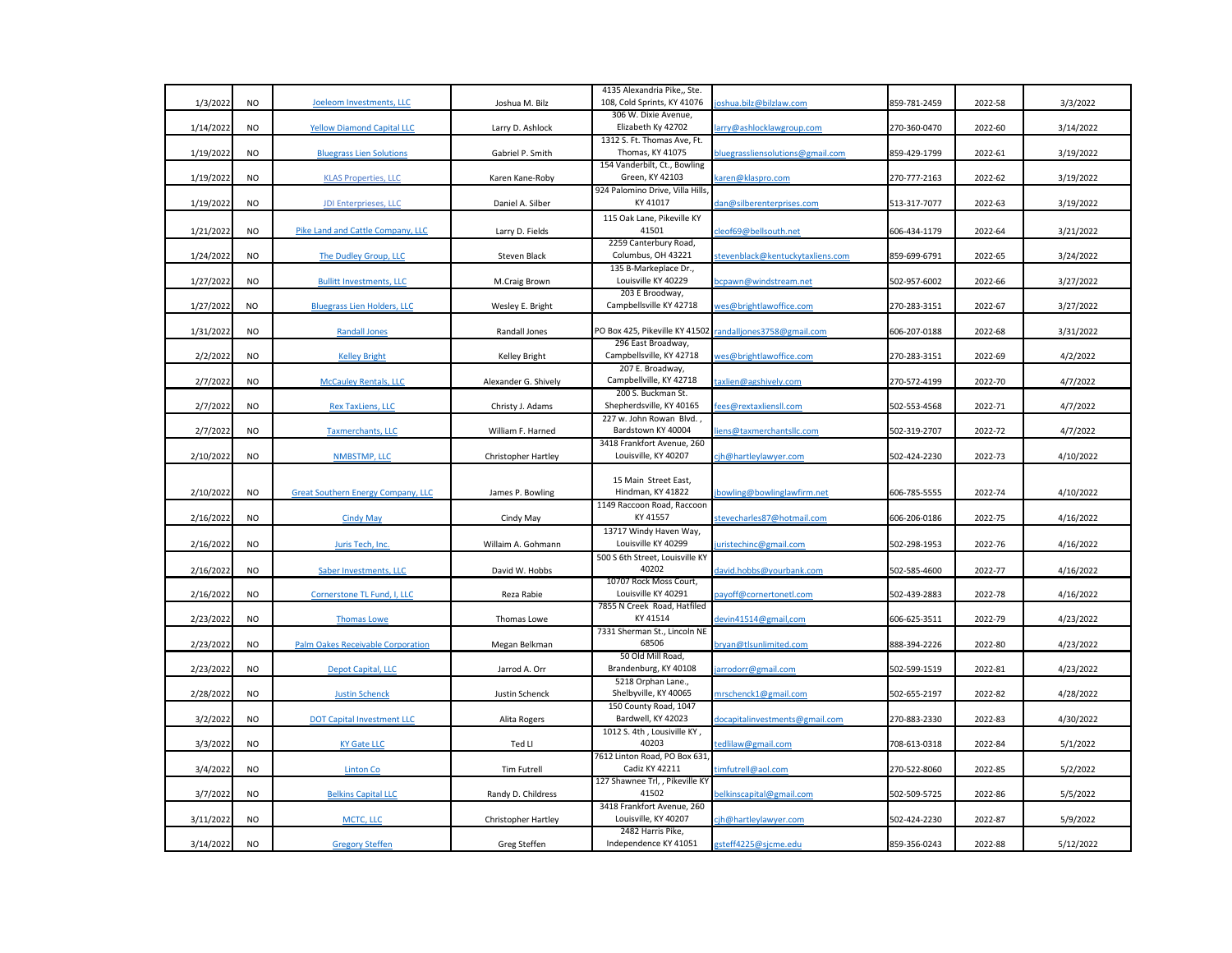|           |            |                                             |                       | 121 Wedgewood Circle, Goose                             |                                       |              |          |           |
|-----------|------------|---------------------------------------------|-----------------------|---------------------------------------------------------|---------------------------------------|--------------|----------|-----------|
| 3/14/2022 | <b>NO</b>  | <b>DBG Holdings LLC</b>                     | Devin Granger         | Creek, SC 29445                                         | ddgholdingsllc@gmail.com              | 270-564-9690 | 2022-89  | 5/12/2022 |
|           |            | Keith McKinney, Sr. as the Executor of the  |                       | 3426 Paoli Pike, Floyds Knobs,                          |                                       |              |          |           |
| 3/17/2022 | <b>NO</b>  | <b>Estate of Timmy A. Davis</b>             | Keith McKinney        | IN 4719                                                 | nckinneylawoffice@gmail,com           | 502-643-8909 | 2022-90  | 5/15/2022 |
|           |            |                                             |                       | 5002 Dodge, 203, Omaha NE                               |                                       |              |          |           |
| 3/22/2022 | <b>NO</b>  | <b>Greymorr LLC</b>                         | Ryan Halpin           | 68132                                                   | rhapin@narsolutions.net               | 402-235-4904 | 2022-91  | 5/20/2022 |
|           |            |                                             |                       | 7000 Houston Rd. Ste#46,                                |                                       |              |          |           |
| 3/23/2022 | <b>NO</b>  | <b>BJS Real Estatee, LLC</b>                | Ben Shreiber          | Florence KY 41042                                       | pen@serviceplusre.com                 | 859-991-1800 | 2022-92  | 5/21/2022 |
|           |            |                                             |                       | 466 S. 4th Street, Danville, KY                         |                                       |              |          |           |
| 3/23/2022 | <b>NO</b>  | <b>Bluegrass Tax Services, In.</b>          | <b>Brian Bailey</b>   | 40422                                                   | ailey@danvillekyattorney.com          | 859-319-8691 | 2022-93  | 5/21/2022 |
|           |            | BBG48, LLC** Related Party to Tax Brake KY, |                       | 8140 Walnut Hill Ln., Ste., 420                         |                                       |              |          |           |
| 3/23/2022 | <b>YES</b> | LLC                                         | <b>Billy Gulledge</b> | Dallas, TX 75231                                        | rey@taxbrake.us                       | 214-919-3050 | 2022-94  | 5/21/2022 |
|           |            |                                             |                       | 2025 Longview Dr.,                                      |                                       |              |          |           |
| 3/24/2022 | <b>NO</b>  | <b>Ripple Brewing Company, LLC</b>          | Ryan Hinkle           | Georgetown KY 40324                                     | RIPLEBREWING@YAHOO.COM                | 859-402-7139 | 2022-95  | 5/22/2022 |
|           |            |                                             |                       |                                                         |                                       |              |          |           |
|           |            |                                             |                       | 994 Carpenter                                           |                                       |              |          |           |
| 3/31/2022 | <b>NO</b>  | T& C Properties of KY, LLC                  |                       | Road, Wallingford KY 410936                             |                                       | 859-781-2459 | 2022-96  | 5/29/2022 |
|           |            |                                             | Charles Marshall      | 296 Palestine Road,                                     | ishlee.brooks@bilzlaw.com             |              |          |           |
|           | <b>NO</b>  |                                             |                       | Campbellsville KY 42718                                 |                                       | 270-283-3151 |          |           |
| 3/31/2022 |            | <b>KBTL, LLC</b>                            | <b>Wesley Bright</b>  | 291 N Hubbards Lane, #172--                             | ves@brightlawoffice.com               |              | 2022-97  | 5/29/2022 |
| 3/31/2022 | $NO$       | <b>Waterside Tax Service Company, LLC</b>   | J. Dan Bouchillon     | 234, Louisville, KY 40207                               | shannon@bouchillonlaw.com             | 888-908-8005 | 2022-98  | 5/29/2022 |
|           |            |                                             |                       | 437 Adair Road, Lexington, Ky                           |                                       |              |          |           |
| 3/31/2022 | <b>NO</b>  | VO2 Tax Service, LLC                        | Joe R. Nelson         | 40502                                                   | shannon@bouchillonlaw.com             | 888-908-8005 | 2022-99  | 5/29/2022 |
|           |            |                                             |                       |                                                         |                                       |              |          |           |
|           | <b>NO</b>  |                                             | Beatrice J. Cobb      | 330 Tanner Road, Hodgenville,<br>KY 42748               |                                       |              |          |           |
| 3/31/2022 |            | <b>BJ Clark Enterprises, LLC</b>            |                       |                                                         | ojclarkenterprise@gmail.com           | 270-668-9684 | 2022-100 | 5/29/2022 |
|           |            |                                             |                       |                                                         |                                       |              |          |           |
|           |            |                                             |                       | PO Box 127, 3044 Bardstown<br>Road, Louisville KY 40291 |                                       |              |          |           |
| 4/6/2022  | <b>NO</b>  | Jackson David Lien Servicing, LLC           | Robert Zimlich        |                                                         | acksondavidlienservicingllc@gmail.com | 502-438-8364 | 2022-101 | 6/4/2022  |
|           |            |                                             |                       | 1625 Spears Road,                                       |                                       |              |          |           |
| 4/6/2022  | <b>NO</b>  | J & A Liens, LLC                            | <b>Wesley Bright</b>  | Campbellsville, KY 42718                                | ves@brightlawoffice.com               | 270-283-3151 | 2022-102 | 6/4/2022  |
|           |            |                                             |                       | 207 E Broadway,                                         |                                       |              |          |           |
| 4/7/2022  | <b>NO</b>  | <b>Jersey Tax LLC</b>                       | Alexander G. Shively  | Campbellville, KY 42718                                 | axlien@agshively.com                  | 270-572-4199 | 2022-103 | 6/5/2022  |
|           |            |                                             |                       | 207 E Broadway,                                         |                                       |              |          |           |
| 4/7/2022  | <b>NO</b>  | <b>Stone Lodge LLC</b>                      | Alexander G. Shively  | Campbellville, KY 42718                                 | axlien@agshively.com                  | 270-572-4199 | 2022-104 | 6/5/2022  |
|           |            |                                             |                       | 1121 Knapp Ave, Morehead,                               |                                       |              |          |           |
| 4/7/2022  | $NO$       | James R. Gould                              | James R Gould         | KY 40351                                                | gouldjamesr2yahoo.com                 | 757-672-1431 | 2022-105 | 6/5/2022  |
|           |            | Adair Asset Management, LLC with Union      |                       | 405 N. 115 St, Ste. 100, Omaha                          |                                       |              |          |           |
| 4/11/2022 | No         | <b>Bank as Secured party</b>                | Samantha Ott          | NE 68154                                                | shley@usassets.net                    | 402-399-9049 | 2022-106 | 6/9/2022  |
|           |            |                                             |                       | 203 East Broadway,                                      |                                       |              |          |           |
| 4/13/2022 | <b>NO</b>  | ECTL, LLC                                   | <b>Wesley Bright</b>  | Campbellsville KY 42718                                 | wes@brightlawoffice.com               | 270-283-3151 | 2022-107 | 6/11/2022 |
|           |            |                                             |                       | 201 W Short Stree, 102,                                 |                                       |              |          |           |
| 4/13/2022 | <b>NO</b>  | <b>KY Tax Lien Company, LLC</b>             | Seve Stolz            | Leiington KY 40507                                      | im@asphaltanimal.com                  | 859-252-9000 | 2022-108 | 6/11/2022 |
|           |            |                                             |                       | 6505 W Hwy, Crestwood KY                                |                                       |              |          |           |
| 4/13/2022 | <b>NO</b>  | <b>Delta Holdings, LLC</b>                  | Erick R. Albrektson   | 40014                                                   | wlaw777@gmail.com                     | 502-243-8493 | 2022-109 | 6/11/2022 |
|           |            |                                             |                       | 6505 Hwy 22, Crestwood Ky                               |                                       |              |          |           |
| 4/13/2022 | <b>NO</b>  | <b>Wildfire Funds, LLC</b>                  | Erick R. Albrektson   | 40014                                                   | wlaw777@gmail.com                     | 502-243-8493 | 2022-110 | 6/11/2022 |
|           |            |                                             |                       | 6505 W Hwy, Crestwood KY                                |                                       |              |          |           |
| 4/13/2022 | <b>NO</b>  | <b>Kinetic Resources, LLC</b>               | Erick R. Albrektson   | 40014                                                   | wlaw777@gmail.com                     | 502-243-8493 | 2022-111 | 6/11/2022 |
|           |            |                                             |                       | 6505 W Hwy, Crestwood KY                                |                                       |              |          |           |
| 4/13/2022 | $NO$       | <b>Condor Properties, LLC</b>               | Erick R. Albrektson   | 40014                                                   | awlaw777@gmail.com                    | 502-243-8493 | 2022-112 | 6/11/2022 |
|           |            |                                             |                       | 6505 W Hwy, Crestwood KY                                |                                       |              |          |           |
| 4/13/2022 | <b>NO</b>  | <b>Lightstorm Properties, LLC</b>           | Erick R. Albrektson   | 40014                                                   | wlaw777@gmail.com                     | 502-243-8493 | 2022-113 | 6/11/2022 |
|           |            |                                             |                       | 6505 W Hwy, Crestwood KY                                |                                       |              |          |           |
| 4/13/2022 | <b>NO</b>  | <b>Checkered Wheels, LLC</b>                | Erick R. Albrektson   | 40014                                                   | wlaw777@gmail.com                     | 502-243-8493 | 2022-114 | 6/11/2022 |
|           |            |                                             |                       | 6505 W Hwy, Crestwood KY                                |                                       |              |          |           |
| 4/13/2022 | <b>NO</b>  | <b>Jetstream Holdings LLC</b>               | Erick R. Albrektson   | 40014                                                   | wlaw777@gmail.com                     | 502-243-8493 | 2022-115 | 6/11/2022 |
|           |            |                                             |                       | 6505 W Hwy, Crestwood KY                                |                                       |              |          |           |
| 4/14/2022 | <b>NO</b>  | Trelog, Inc                                 | Erick R. Albrektson   | 40014                                                   | wlaw777@gmail.com                     | 502-243-8493 | 2022-116 | 6/12/2022 |
|           |            |                                             |                       | 6505 W Hwy, Crestwood KY                                |                                       |              |          |           |
| 4/14/2022 | <b>NO</b>  | Collectible Lien Service, LLC               | Erick R. Albrektson   | 40014                                                   | awlaw777@gmail.com                    | 502-243-8493 | 2022-117 | 6/12/2022 |
|           |            |                                             |                       | 1718 Raleigh Road, # B                                  |                                       |              |          |           |
| 4/14/2022 | <b>NO</b>  | <b>Steven Voils</b>                         | <b>Steven Voils</b>   | Lexington KY 40508                                      | hillbillyvoilslee@gmail.com           | 859-475-6302 | 2022-118 | 6/12/2022 |
|           |            |                                             |                       |                                                         |                                       |              |          |           |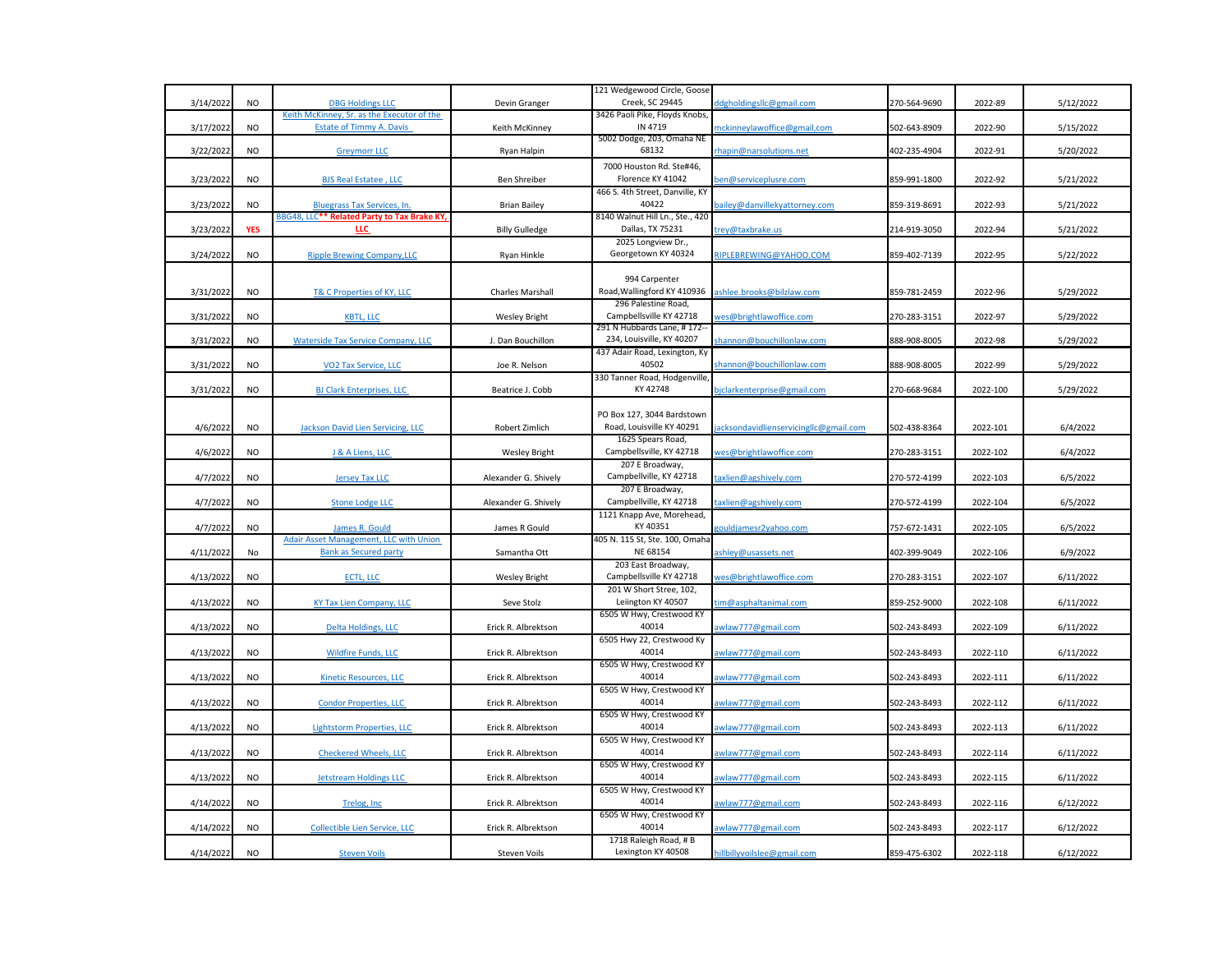|           |           |                                      |                            | 403 Spring St. # 6, Lexington,                            |                                  |              |          |           |
|-----------|-----------|--------------------------------------|----------------------------|-----------------------------------------------------------|----------------------------------|--------------|----------|-----------|
| 4/14/2022 | <b>NO</b> | Larry Kettlemann                     | Larry Kettlemann           | KY 40508                                                  | awketteman24@gmail.com           | 859-202-2458 | 2022-119 | 6/12/2022 |
| 4/14/2022 | <b>NO</b> | Nash Common Fund LLC                 | Cynthia Moore              | 659 Titus Road, Eddyville KY<br>42038                     | cmoore659@gmai.com               | 270-388-1883 | 2022-120 | 6/12/2022 |
|           |           |                                      |                            | 127 Old Park Avenue,                                      |                                  |              |          |           |
| 4/14/2022 | <b>NO</b> | Eagle Tax Solutions, LLC             | <b>Tony Childress</b>      | Lexington, KY 40502                                       | twchildress@hotmail.com          | 859-338-5165 | 2022-121 | 6/12/2022 |
| 4/15/2022 | <b>NO</b> | RTLF-KY, LLC                         | Chris Gleason              | 4450 Cedarglen Ct., Moorpark<br>CA 93021                  | kentucky@ramfinancialgrp.com     | 805-657-1158 | 2022-122 | 6/13/2022 |
|           |           |                                      |                            | 109 N Parkside Dr., Bardstown                             |                                  |              |          |           |
| 4/18/2022 | <b>NO</b> | <b>Tax Lien Administrators, LLC</b>  | Elizabeth Mizutan          | KY 40004                                                  | appraisalassociate@bardstown.com | 502-460-8744 | 2022-123 | 6/16/2022 |
|           |           |                                      |                            | 414 Merino Street, Apt. 3,                                |                                  |              |          |           |
| 4/20/2022 | <b>NO</b> | <b>Southern Grace Property Loans</b> | <b>Heather Nichols</b>     | Lexington Ky 40508<br>400 S. Main Street,                 | neather.southerngrace@gmail.com  | 859-753-6464 | 2022-124 | 6/18/2022 |
| 4/21/2022 | <b>NO</b> | <b>DETAX</b>                         | <b>Martin East</b>         | Nicholasville KY 40356                                    | eastlaw@roadrunner.com           | 859-885-3278 | 2022-125 | 6/19/2022 |
|           |           |                                      |                            | 101 Leestown Centre Way,                                  |                                  |              |          |           |
| 4/22/2022 | <b>NO</b> | <b>Weaver Tax Link, LIC</b>          | Courtney Pope              | Lexington KY 40511                                        | weavertaxlink@gmail.com          | 859-523-2867 | 2022-126 | 6/20/2022 |
|           |           |                                      |                            | 6708 Shepherdsville Road,                                 |                                  |              |          |           |
| 4/26/2022 | <b>NO</b> | <b>VB Holdings, LLC</b>              | Robert Boyd                | Suite 3, Louisville KY 40228                              | obert@boydjoneslaw.com           | 502-767-0633 | 2022-127 | 6/24/2022 |
|           |           |                                      |                            | 510 Graves Avenue, Suite 207                              |                                  |              |          |           |
| 4/27/2022 | <b>NO</b> | Commonwalth CD Fund, LLC             | Susanne Chaney             | Erlanger, KY 41018                                        | schaney@terraceholdings.com      | 859-814-8186 | 2022-128 | 6/25/2022 |
|           |           |                                      |                            | 275 CR 1018, Cunningham, KY<br>42035                      |                                  |              |          |           |
| 4/28/2022 | <b>NO</b> | <b>Jared O'Neil</b>                  | Jared O'Neil               | 4064 Robinwood CU, Memphis                                | aredoneill94@yahoo.com           | 270-562-5833 | 2022-129 | 6/26/2022 |
| 4/28/2022 | <b>NO</b> | <b>Kings Right LLC</b>               | <b>Hugh Stephens</b>       | IN 38111                                                  | taxsalemgmt@yahoo.com            | 901-487-8888 | 2022-130 | 6/26/2022 |
|           |           |                                      |                            | 403 Main Street, Hazel, KY                                |                                  |              |          |           |
| 5/2/2022  | <b>NO</b> | <b>KY Lien Holdings, LLC</b>         | Justin H. Ramey            | 42049                                                     | kylienholdings@gmail.com         | 270-767-7310 | 2022-131 | 6/30/2022 |
|           |           |                                      |                            | 291 Simcoe Drive, Somerset,                               |                                  |              |          |           |
| 5/2/2022  | <b>NO</b> | <b>Kristina Bush</b>                 | Kristina Bush              | KY 42501                                                  | bushkristina6@gmail.com          | 606-425-2875 | 2022-132 | 6/30/2022 |
| 5/2/2022  | <b>NO</b> | Aim Higher Supportive Services, Inc. | Rodney Anderson Jr.        | 7304 Saint Andrews Chruch<br>Road, Louisville, KY 40214   | ahssinc@gmail.com                | 804-552-1397 | 2022-133 | 6/30/2022 |
|           |           |                                      |                            |                                                           |                                  |              |          |           |
|           |           |                                      |                            | 3525 Landsdowne Drive, Ste.<br>23836, Lexington, KY 40523 |                                  |              |          |           |
| 5/2/2022  | <b>NO</b> | <b>Tax Lien Resolutions, LLC</b>     | LaDonna S. Cargill-Bailey  | 5507 Phoenix Hill, Ct.,                                   | andonnasbailey@gmail.com         | 859-489-7276 | 2022-134 | 6/30/2022 |
| 5/3/2022  | <b>NO</b> | <b>Whitford Focus LLC</b>            | Raphael Whitford           | Louisville KY 40207                                       | whitfordlaw@gmail.com            | 502-909-5043 | 2022-135 | 7/1/2022  |
|           |           |                                      |                            | 12607 Bay Tree Way, Louisville                            |                                  |              |          |           |
| 5/3/2022  | <b>NO</b> | Owen Holdings, LLC                   | Matthew Owen               | KY 40245                                                  | mattowen82@gmail.com             | 502-751-3233 | 2022-136 | 7/1/2022  |
|           |           |                                      |                            | 303 Main Street, Hazel, KY                                |                                  |              |          |           |
| 5/3/2022  | <b>NO</b> | <b>Heartland Enterprises, LLC</b>    | Ray Gough                  | 42049                                                     | ales@hazelenterprises.com        | 855-500-5655 | 2022-137 | 7/1/2022  |
|           |           |                                      |                            | 6505 Whwy 22, Crestwood, KY                               |                                  |              |          |           |
| 5/5/2022  | <b>NO</b> | <b>Bluestone Holdings, LLC</b>       | Erick R. Albrektson        | 40014<br>6505 W Hwy, Crestwood KY                         | awlaw777@gmail.com               | 502-243-8493 | 2022-138 | 7/3/2022  |
| 5/5/2022  | <b>NO</b> | <b>Kentucky Kastles, LLC</b>         | Erick R. Albrektson        | 40014                                                     | awlaw777@gmail.com               | 502-243-8493 | 2022-139 | 7/3/2022  |
|           |           |                                      |                            | 165 N Hanover Avenue,                                     |                                  |              |          |           |
| 5/6/2022  | <b>NO</b> | <b>McCall Holdings, LLC</b>          | <b>Brian McCall</b>        | Lexington, KY 40502                                       | exile103 @gmail.com              | 859-536-8996 | 2022-140 | 7/4/2022  |
|           |           |                                      |                            | 1608 Vivan Lane, Louisville, KY                           |                                  |              |          |           |
| 5/6/2022  | <b>NO</b> | YYSBB Dynasty, INC                   | <b>Yaakov Biggs</b>        | 40205                                                     | ankib85@gmail.com                | 347-554-1267 | 2022-141 | 7/4/2022  |
|           |           |                                      |                            | 2825 Alta Vista Ct., Louisville                           |                                  |              |          |           |
| 5/6/202   | <b>NO</b> | Grinstead 2248 LLC                   | Mark England               | KY 40206                                                  | mark@markengland.com             | 502-635-5936 | 2022-142 | 7/4/2022  |
|           | <b>NO</b> |                                      |                            | 1312 Tycoon Way, Louisville<br>KY 40213                   |                                  |              |          |           |
| 5/6/2022  |           | <b>Fast Track Housing, LLC</b>       | Linda Brun                 | 3650 Oakley Avenue,                                       | fasttrackhousinglic@gmail.com    | 502-593-6329 | 2022-143 | 7/4/2022  |
| 5/9/2022  | <b>NO</b> | <b>Overton Park, LLC</b>             | Michael Taylor             | Memphis, TN 38111                                         | overtonliens@gmail.com           | 301-219-1980 | 2022-144 | 7/7/2022  |
|           |           |                                      |                            | 12807 Crestview Cove,                                     |                                  |              |          |           |
| 5/9/2022  | <b>NO</b> | <b>Domicile Properties, LLC</b>      | <b>Trevor Searcy</b>       | Prospect KY 40059                                         | searcytrevor@hotmail.com         | 502-386-8000 | 2022-145 | 7/7/2022  |
|           |           |                                      |                            |                                                           |                                  |              |          |           |
|           |           |                                      |                            | 4350 Brownsboro Road, Ste.                                |                                  |              |          |           |
| 5/10/2022 | <b>NO</b> | <b>Gordon Rogers LLC</b>             | <b>Christopher Hartley</b> | 110, Louisville KY 40207                                  | cjh@hartleylawyer.com            | 502-424-2230 | 2022-146 | 7/8/2022  |
| 5/12/2022 | <b>NO</b> |                                      |                            | 15424 Beckley Hills Drive,<br>Louisville, KY 40245        |                                  |              |          | 7/10/2022 |
|           |           | <b>FAB Properties</b>                | Stephanie Jacobi           |                                                           | fabpropertiesllc@gmail.com       | 502-386-3272 | 2022-147 |           |